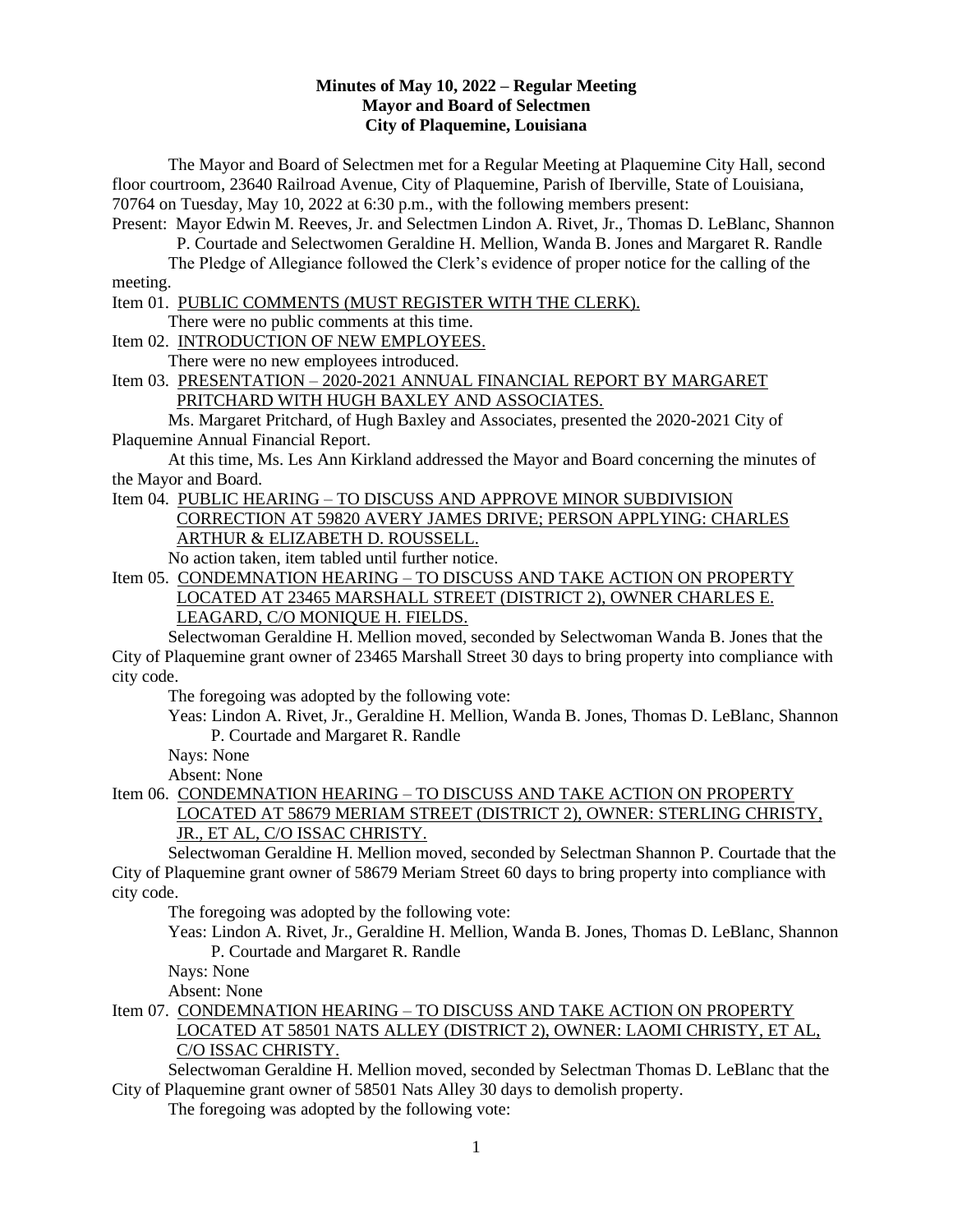Yeas: Lindon A. Rivet, Jr., Geraldine H. Mellion, Wanda B. Jones, Thomas D. LeBlanc, Shannon P. Courtade and Margaret R. Randle

Nays: None

Absent: None

Item 08. CONDEMNATION HEARING – TO DISCUSS AND TAKE ACTION ON PROPERTY LOCATED AT 23511 LIBERTY STREET (DISTRICT 3), OWNER JOHN HERNANDEZ.

Selectwoman Wanda B. Jones moved, seconded by Selectman Lindon A. Rivet, Jr. that the City of Plaquemine grant owner of 23511 Liberty Street 30 days to bring property into compliance with city code.

The foregoing was adopted by the following vote:

Yeas: Lindon A. Rivet, Jr., Geraldine H. Mellion, Wanda B. Jones, Thomas D. LeBlanc, Shannon P. Courtade and Margaret R. Randle

Nays: None

Absent: None

Item 09. CONDEMNATION HEARING - TO DISCUSS AND TAKE ACTION ON PROPERTY LOCATED AT 58412 ALLEN STREET (DISTRICT 3), OWNERS WILBERT JR. & ELAINE MCCLAY.

Selectwoman Wanda B. Jones moved, seconded by Selectman Thomas D. LeBlanc that the City of Plaquemine condemn property located at 58412 Allen Street.

The foregoing was adopted by the following vote:

Yeas: Lindon A. Rivet, Jr., Geraldine H. Mellion, Wanda B. Jones, Thomas D. LeBlanc, Shannon P. Courtade and Margaret R. Randle

Nays: None

Absent: None

Item 10. CONDEMNATION HEARING – TO DISCUSS AND TAKE ACTION ON PROPERTY LOCATED AT 58444 ALLEN STREET (DISTRICT 6), OWNER DR. WILBERT MCCLAY, C/O MERCHELE R. MCCLAY.

Selectwoman Margaret R. Randle moved, seconded by Selectman Lindon A. Rivet, Jr. that the City of Plaquemine begin condemnation proceedings at 58444 Allen Street.

The foregoing was adopted by the following vote:

Yeas: Lindon A. Rivet, Jr., Geraldine H. Mellion, Wanda B. Jones, Thomas D. LeBlanc, Shannon P. Courtade and Margaret R. Randle

Nays: None

Absent: None

Item 11. CONDEMNATION HEARING – TO DISCUSS AND TAKE ACTION ON PROPERTY LOCATED AT 23923 TAYLOR STREET (DISTRICT 6), OWNERS CLARENCE & ASALEE, C/O FREDDIE JEFFERSON, JR.

Selectwoman Margaret R. Randle moved, seconded by Selectman Shannon P. Courtade that the City of Plaquemine grant owners of 23923 Taylor Street 30 days to remove tenant from property.

The foregoing was adopted by the following vote:

- Yeas: Lindon A. Rivet, Jr., Geraldine H. Mellion, Wanda B. Jones, Thomas D. LeBlanc, Shannon P. Courtade and Margaret R. Randle
- Nays: None

Absent: None

- Item 12. CONDEMNATION HEARING TO DISCUSS AND TAKE ACTION ON PROPERTY LOCATED AT 23955 JACKSON STREET (DISTRICT 6), OWNER WALTER L. VARGAS. Selectwoman Margaret R. Randle moved, seconded by Selectman Lindon A. Rivet, Jr. that the
- City of Plaquemine start condemnation proceeding at 23955 Jackson Street.

The foregoing was adopted by the following vote:

Yeas: Lindon A. Rivet, Jr., Geraldine H. Mellion, Wanda B. Jones, Thomas D. LeBlanc, Shannon P. Courtade and Margaret R. Randle

Nays: None

Absent: None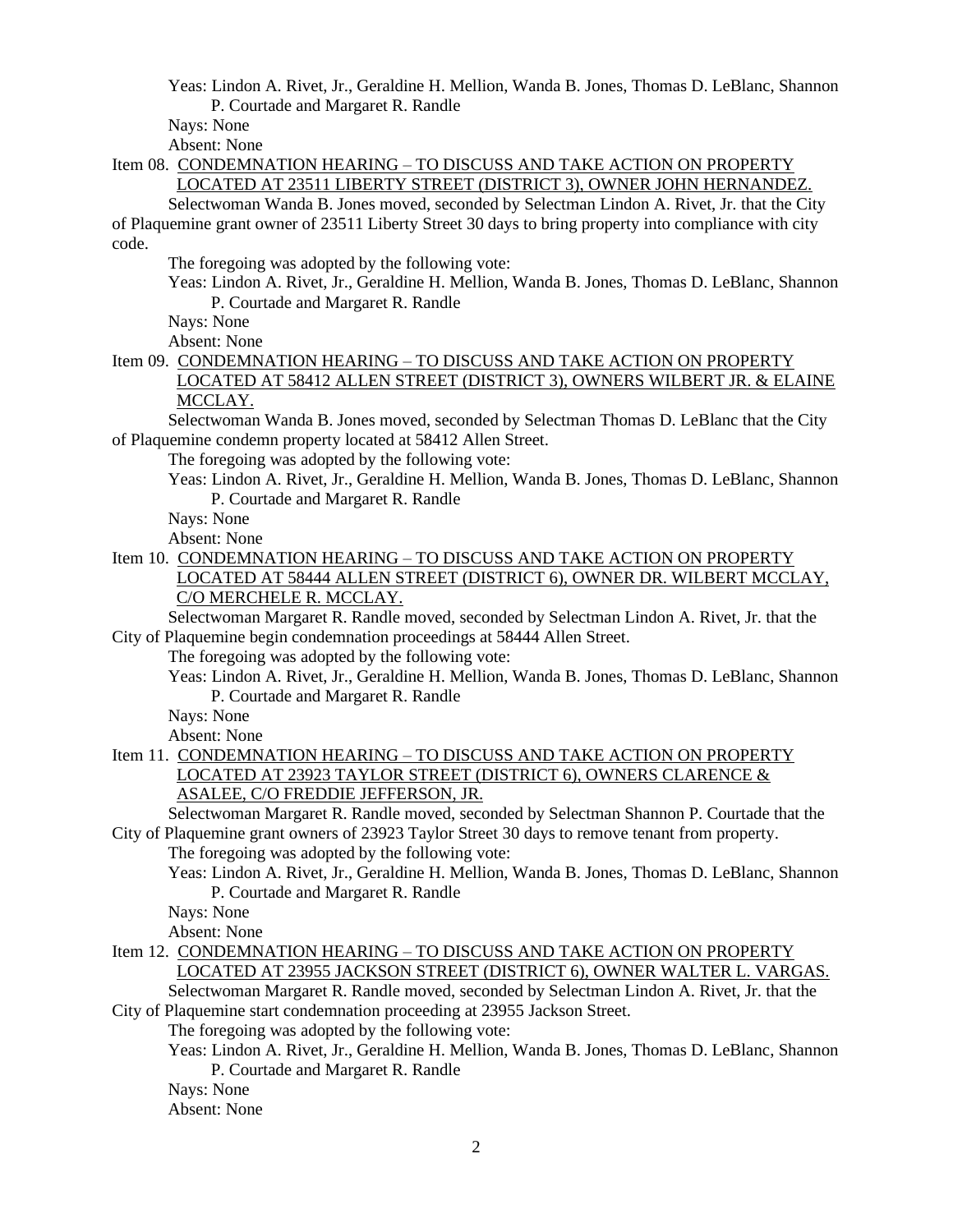# Item 13. TO ADOPT AN ORDINANCE PROVIDING FOR THE LEVYING AND COLLECTION OF CERTAIN AD VALOREM TAXES IN THE CITY OF PLAQUEMINE, STATE OF LOUISIANA, TO BE SPREAD UPON THE 2022 ASSESSMENT ROLL OF THE PARISH OF IBERVILLE, STATE OF LOUISIANA.

Selectman Lindon A. Rivet, Jr. offered the following ordinance, seconded by Selectman Shannon P. Courtade:

## ORDINANCE NO. 414

AN ORDINANCE PROVIDING FOR THE LEVYING AND COLLECTION OF CERTAIN AD VALOREM TAXES IN THE CITY OF PLAQUEMINE, STATE OF LOUISIANA, TO BE SPREAD UPON THE 2022 ASSESSMENT ROLL OF THE PARISH OF IBERVILLE, STATE OF LOUISIANA

**BE IT ORDAINED**, by the Mayor and Board of Selectmen of the City of Plaquemine of the Parish of Iberville, State of Louisiana, in public meeting held on May 10, 2022, which meeting was conducted in accordance with the open meetings law, that the taxing authority voted that the taxable property shown on the official assessment roll for the year 2022, and when collected, the revenues from said taxes shall be used only for the specific purpose for which said taxes have been levied. Said millage rate(s) are:

|                                      | $2022$ Levy          |
|--------------------------------------|----------------------|
| <b>General Revenue Purposes</b>      | 4.85 mills           |
| Improving, maintaining and operating |                      |
| the Police Department of the City    | $3.10 \text{ mills}$ |
| Improving, maintaining and operating |                      |
| public buildings in the City         | $3.10 \text{ mills}$ |

**NOW, THEREFORE, BE IT FURTHER ORDAINED**, that the Assessor of the Parish of Iberville, shall extend upon the assessment roll for the year 2022 the taxes herein levied, and the tax collector of said Parish shall collect and remit the same to said taxing authority in accordance with law.

**NOW, THEREFORE, BE IT FURTHER ORDAINED**, by the Mayor and Board of Selectmen of the City of Plaquemine, Parish of Iberville, Louisiana, that this ordinance shall become effective as provided by law.

**NOW, THEREFORE, BE IT FURTHER ORDAINED**, by the Mayor and Board of Selectmen of the City of Plaquemine, Parish of Iberville, State of Louisiana that all other ordinances or parts of ordinances in conflict herewith are hereby repealed in their entirety.

**NOW, THEREFORE, BE IT FURTHER ORDAINED**, by the Mayor and Board of Selectmen of the City of Plaquemine, Parish of Iberville, State of Louisiana, that if any provision or item of this ordinance or the application thereof is held invalid, such invalidity shall not affect other provisions, items, or applications of this ordinance which can be given effect without the invalid provisions, items or applications of this ordinance are hereby declared severable.

The foregoing was read in full, the roll was called on the adoption thereof, and the ordinance was adopted by the following vote:

Yeas: Lindon A. Rivet, Jr., Geraldine H. Mellion, Wanda B. Jones, Thomas D. LeBlanc, Shannon P. Courtade and Margaret R. Randle

Nays: None Absent: None

Abstain: None

Item 14. IN ACCORDANCE WITH ORDINANCE NO. 1031, ADOPTED MAY 13, 1986, WHICH AMENDED AND REENACTED SECTION 2-19 OF THE CHARTER OF THE CITY OF PLAQUEMINE, LOUISIANA, TO DISCUSS AND CONSIDER VOTING TO OVERRIDE THE MAYOR'S VETO OR VOTE TO MAINTAIN THE MAYOR VETO, DATED APRIL 6, 2022, RELATED TO THE BOARD OF SELECTMEN'S RESOLUTIONS WHICH WERE DESIGNATED AS ITEMS 31 AND 32 ON THE APRIL 5, 2022 AGENDA AND WHICH WERE ADOPTED BY THE BOARD OF SELECTMEN AT SAID APRIL 5, 2022 MEETING. Mr. Luke Avants, Mr. William Dupont and F. Barry Marionneaux addressed the Mayor and

Board.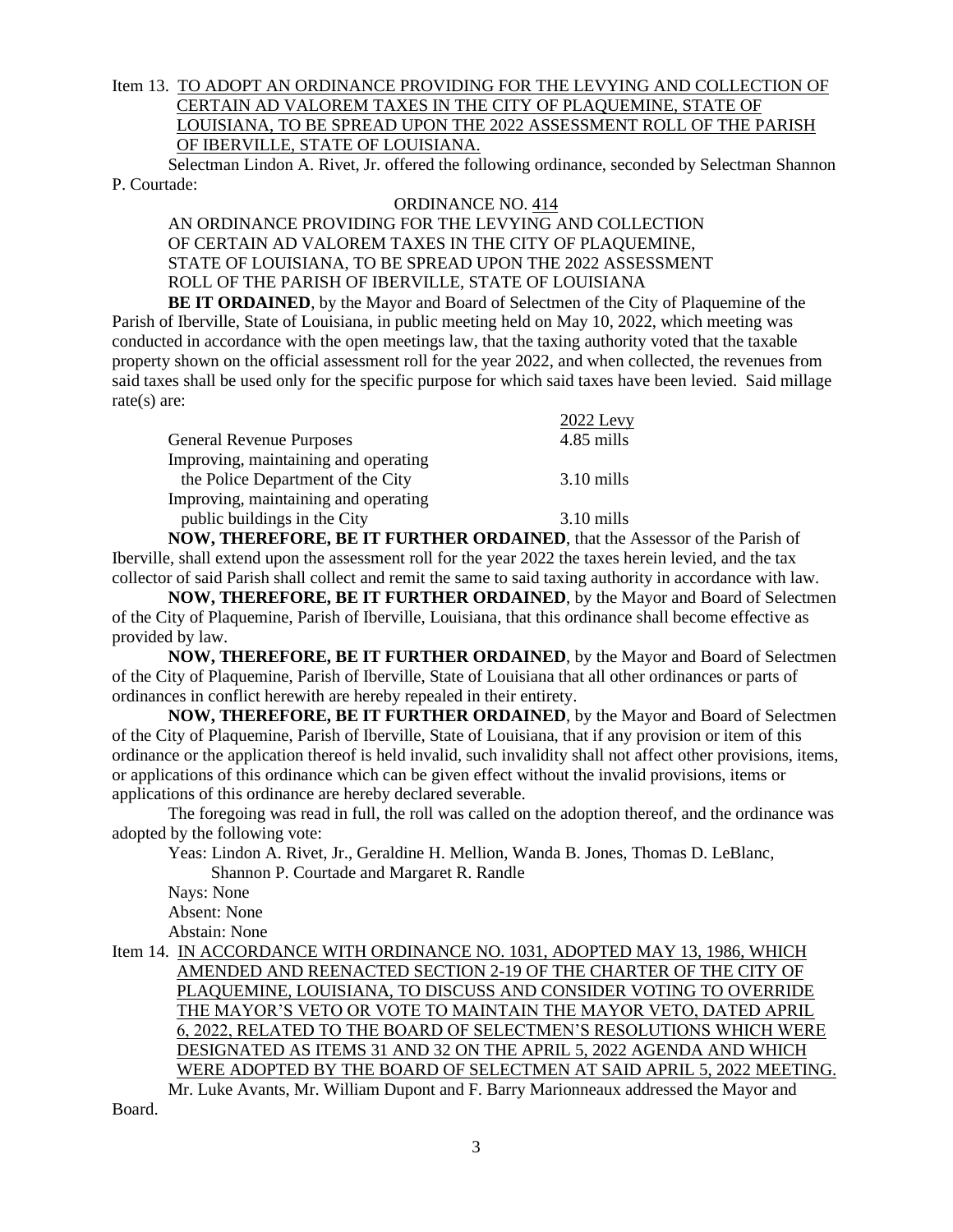Selectman Lindon A. Rivet, Jr. moved, seconded by Selectwoman Wanda B. Jones: MOTION TO OVERRIDE MAYOR'S VETO OF THE MOTION MADE ON APRIL 5, 2022 ACKNOWLEDGING THAT THE CITY ATTORNEY HAS HISTORICALLY AND IS NOW CONSIDERED A CITY OFFICER AND DEPARTMENT HEAD

**WHEREAS,** the City Attorney has historically been considered a City Officer and Department Head, and

**WHEREAS,** prior to the Mayor's unilateral appointment of the City Attorney for the City of Plaquemine the web site of the City of Plaquemine listed the City Attorney as a department of the City, with the City Attorney as its head, and

**WHEREAS,** prior to the Mayor's unilateral appointment of the City Attorney for the City of Plaquemine, the Mayor requested an opinion from the Attorney General as to who has the authority to appoint the City Attorney, wherein he acknowledged that the City Attorney was in fact a Department Head, where he stated: "there are several department head positions which include but are not limited to, city clerk, city finance director, director of utilities and **city attorney/prosecutor**", and

**WHEREAS,** on April 5, 2022, at item 31 and 32, a motion was made and seconded at the meeting acknowledging the historical and factual position of City Attorney of the City of Plaquemine as the head of the legal department of the City of Plaquemine and confirmed as it has been and still is a Department Head of the City of Plaquemine.

**WHEREAS,** the motion passed by a vote of 3 to 1, and

**WHEREAS,** on April 6, 2022, the Mayor issued a veto of this motion.

**IT IS NOW THEREFORE MOVED,** that the veto of the Mayor be hereby overridden and the previous motion acknowledging the historical and factual position of City Attorney of the City of Plaquemine as the head of the legal department of the City of Plaquemine and confirmed as it has been and still is a Department Headof the City of Plaquemine be confirmed as passed.

The foregoing **failed** by the following vote:

Yeas: Lindon A. Rivet, Jr., Geraldine H. Mellion, Wanda B. Jones and Margaret R. Randle Nays: Thomas D. LeBlanc and Shannon P. Courtade

Absent: None

Selectman Lindon A. Rivet, Jr. moved, seconded by Selectwoman Wanda B. Jones: MOTION TO OVERRIDE MAYOR'S VETO OF THE MOTION MADE ON APRIL 5, 2022 REJECTING HIS UNILATERAL APPOINTMENT OF LOUIS DELAHAYE AS CITY ATTORNEY IN ACCORDANCE OF CODE OF ORDINANCES SECTION 2-64 (3)

**WHEREAS,** on March 8, 2022, the Mayor of the City of Plaquemine advised the Board of Selectmen that he had unilaterally appointed Louis Delahaye as City Attorney, and

**WHEREAS,** Section 2-64 (3), specifically states that "the appointment, hiring, termination and removal of the department heads, supervisors and any assistant supervisors shall be subject to approval by the Board of Selectmen", and

**WHEREAS,** the City Attorney of Plaquemine has always been considered a department head and a City Officer, and

**WHEREAS,** the prior City Attorney Phil Canova has previously informed the Mayor that the Board had to vote to ratify that appointment, and

**WHEREAS,** on April 5, 2022, at item 31, a motion was made and seconded at the meeting pursuant to Section 2-64 (3) to accept and confirm the Mayor's appointment or to reject his appointment, and

**WHEREAS,** the motion to confirm the Mayor's appointment of Louis Delahaye was rejected by a vote of 3 to 1, and

**WHEREAS,** on April 6, 2022, the Mayor issued a veto of this motion.

**IT IS NOW THEREFORE MOVED,** that the veto of the Mayor be hereby overridden and the previous motion rejecting the Mayor's appointment of Louis Delahaye be confirmed as passed.

The foregoing **failed** by the following vote:

Yeas: Lindon A. Rivet, Jr., Geraldine H. Mellion, Wanda B. Jones and Margaret R. Randle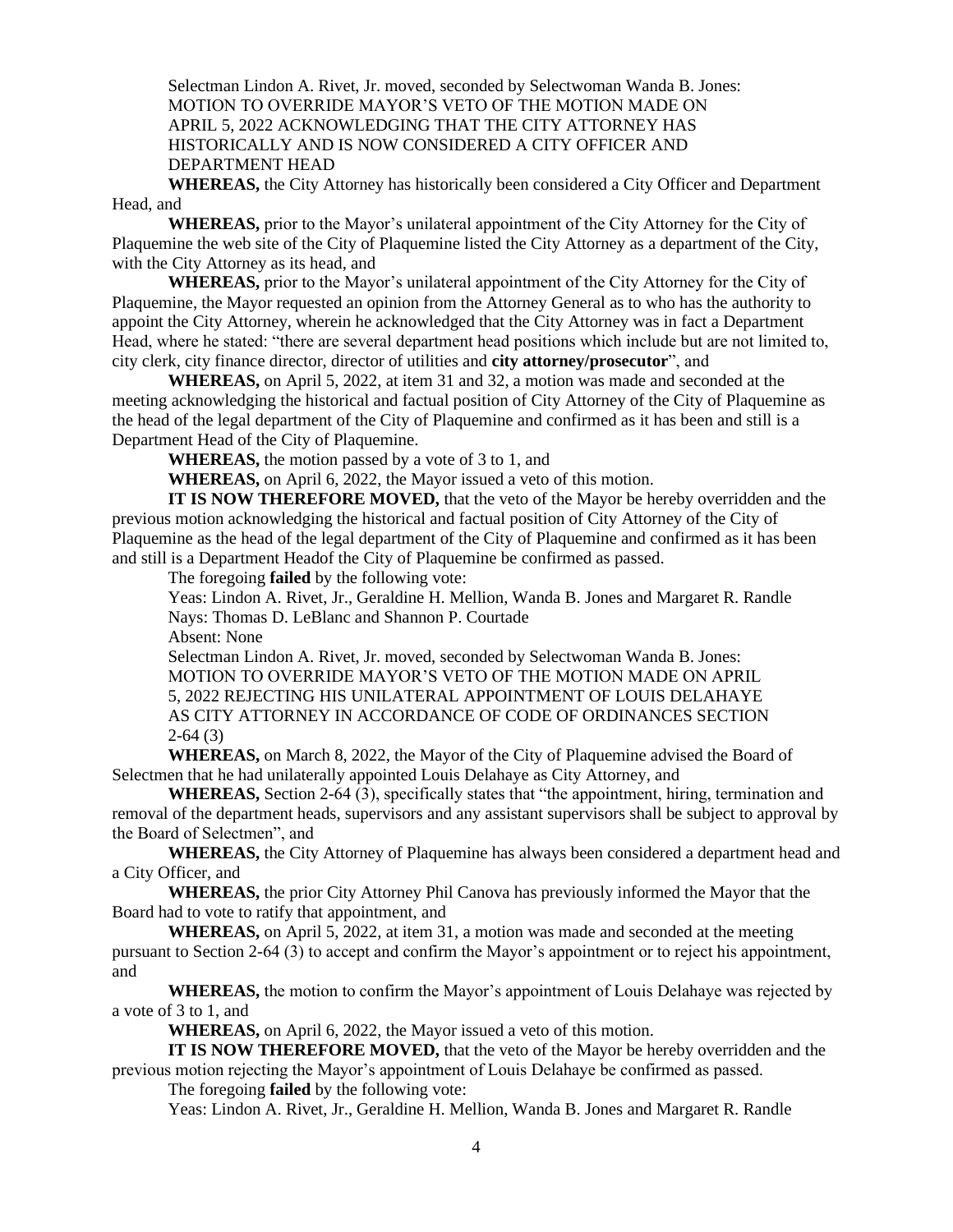Nays: Thomas D. LeBlanc and Shannon P. Courtade

Absent: None

Item 15. COMMITTEE REPORTS.

a) PEC

Tony Arikol of PEC not present, no report given.

b) UTILITY DIRECTOR TRAVIS BOURGOYNE

Utility Director Travis Bourgoyne provided status of ongoing projects.

c) PUBLIC WORKS DIRECTOR RICHARD ALLEMAN

Public Works Director Richard Alleman provided status of ongoing projects.

d) FIRE CHIEF DARREN RAMIREZ

Fire Chief Darren Ramirez briefed Mayor and Board regarding his department and related matters.

e) POLICE CHIEF KENNETH PAYNE

Police Chief Kenneth Payne briefed Mayor and Board regarding his department and related matters.

f) FINANCE DIRECTOR LAUREN BERTHELOT

Finance Director Lauren Berthelot not present, Mayor Reeves provided monthly budget to actual financial update.

g) CUSTOMER SERVICE DIRECTOR AUDRIANE WILLIAMS

Customer Service Director Audriane Williams not present, no report given.

Item 16. ACKNOWLEDGE POLICE AND FIRE REPORTS FOR MARCH AND APRIL 2022. So acknowledged.

Item 17. APPROVE PAYROLL VOUCHES FOR THE CITY OF PLAQUEMINE FOR APRIL 2022.

Selectman Lindon A. Rivet, Jr. moved, seconded by Selectwoman Wanda B. Jones that the City of Plaquemine approve payroll vouchers for April 2022 with the exception of City Attorney and any other legal counsel hired by the Mayor without the Council's approval.

The foregoing was adopted by the following vote:

Yeas: Lindon A. Rivet, Jr., Geraldine H. Mellion, Wanda B. Jones, Thomas D. LeBlanc, Shannon P. Courtade and Margaret R. Randle

Nays: None

Absent: None

Item 18. APPROVE MINUTES OF APRIL 5, 2022 (SPECIAL MEETING), APRIL 19, 2022 (SPECIAL MEETING) AND APRIL 26, 2022 (SPECIAL MEETING) WITH NECESSARY CORRECTIONS.

Selectman Lindon A. Rivet, Jr. moved, second by Selectman Shannon P. Courtade that the reading of the minutes of April 5, 2022 (special meeting) were waived and approved as accepted with necessary corrections.

The foregoing was adopted by the following vote:

Yeas: Lindon A. Rivet, Jr., Geraldine H. Mellion, Wanda B. Jones, Thomas D. LeBlanc, Shannon P. Courtade and Margaret R. Randle

Nays: None

Absent: None

Selectman Lindon A. Rivet, Jr. moved, seconded by Selectman Shannon P. Courtade that the reading of the minutes of April 19, 20200 (special meeting) were waived and approved as accepted with necessary corrections.

The foregoing was adopted by the following vote:

Yeas: Lindon A. Rivet, Jr., Geraldine H. Mellion, Wanda B. Jones, Thomas D. LeBlanc, Shannon P. Courtade and Margaret R. Randle

Nays: None

Absent: None

Selectman Lindon A. Rivet, Jr. moved, seconded by Selectman Shannon P. Courtade that the reading of the minutes of April 26, 2022 (special meeting) were waived and approved with the correction